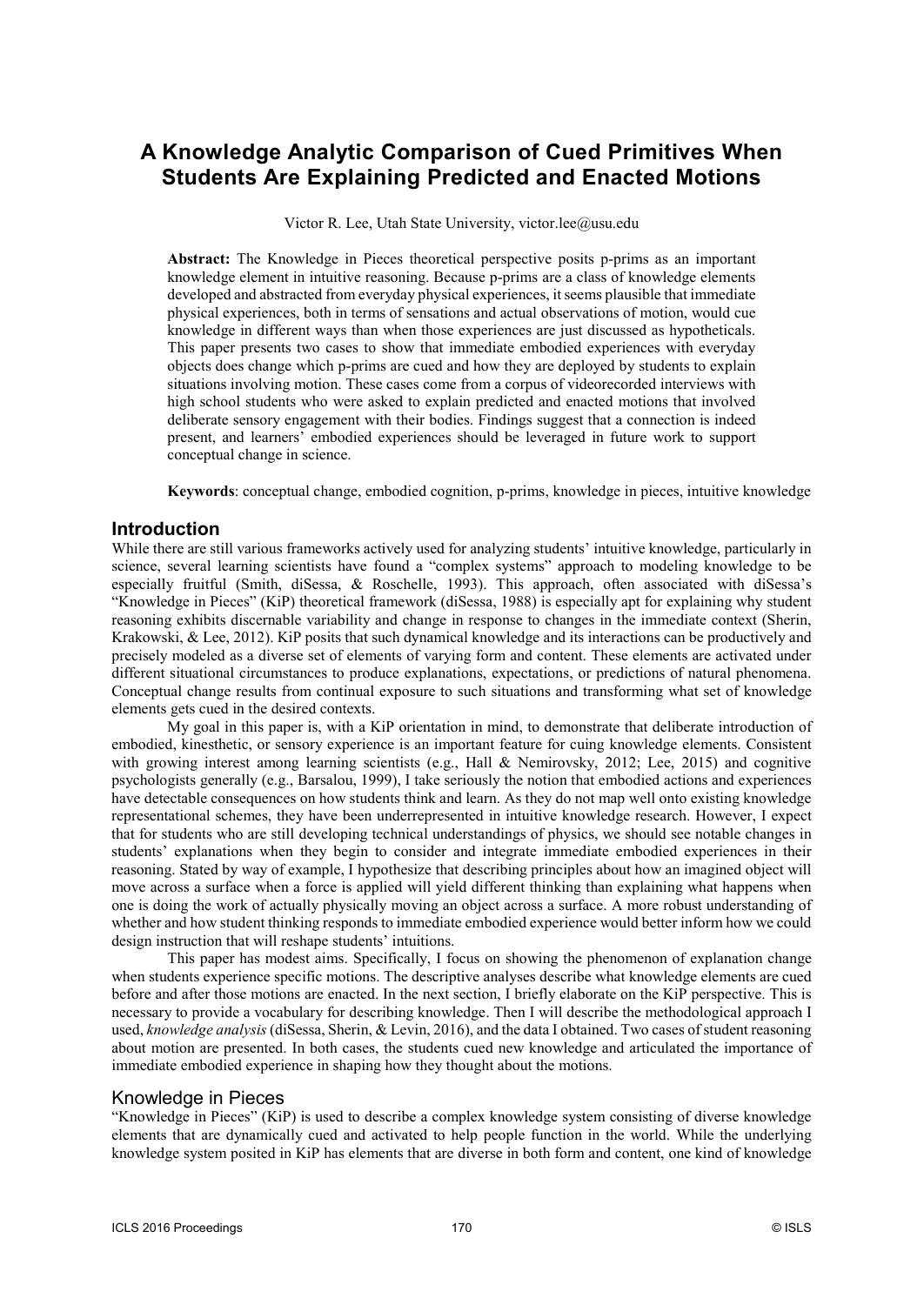element that has been identified and heavily discussed, particularly in physics understanding, is the *phenomenological primitive* or "p-prim" (diSessa, 1993). These elements are primitive in the sense that they are thought to behave like atomistic units of conceptual reasoning; they are a specification of structurally simple relational or causal schemas that are often treated as self-evident when invoked. For instance, if a physics novice were asked why standing farther from a bell makes the sound of the bell softer than if they were standing close to it, we would expect a response to be something to the effect of "because that's just what happens." In this case, the observation that the sound of a bell seems to diminish or soften as one stands farther away from it does not need nor does it have any further intuitive explanation. This is because sounds exhibit a behavior of *dying away* over time and space, where *dying away* is a p-prim that asserts the eventual diminishing and ending of some effect over time or space. This particular primitive is also applicable to a range of other common situations: standing farther from a heat source, observing the back-and-forth motion of an empty swing eventually coming to a stop, or a rolling ball eventually coming to a stop on a flat surface. Such origins are part of why p-prims are considered phenomonelogical. They are developed from everyday experiences and observations in the physical world. Other commonly noted p-prims include *Ohm's p-prim*, which schematizes a set of qualitative relationships connecting increased effort necessary to bring about a comparable effect in the face of increased resistance and *cancelling*, which is schematized as opposing influences that negate one another's influence. These primitives will appear later in my analyses.

It is important to note that p-prims are not the only knowledge element posited within the KiP perspective. Others have identified "e-prims", a larger category of *explanatory primitives* that function similarly to p-prims but are not schematizations in the same way (e.g., "Gravity pulls things downward") (Kapon & diSessa, 2012); *symbolic forms*, which link aspects of external representations to conceptual schemas (e.g., equal sign understood as balance) (Sherin, 2001); *nominal facts*, which are accurate but relatively shallow, general assertions (e.g., "for every action there is an equal and opposite reaction") (diSessa, 1996); *narratives* such as potential energy converting to kinetic energy as a car moves up and down a roller coaster (diSessa, 1996); and several others. Several of these will also appear in the analyses below.

## Embodiment and embodied cognition as relevant to KiP

Embodied cognition serves as counterpoint to earlier models of cognition that have emphasized "disembodied" computational symbols for representing knowing and understanding. While there are several features and variations in what is considered to be embodied cognition (Wilson, 2002) and also some concern that embodiment need not be linked to cognition specifically, the common presuppositions are that we have bodies that have sensory and motor capabilities and that experiences in the world with those bodies fundamentally shape knowledge and action. Stated simply, bodily experiences matter for why we think in the ways that we do.

Of relevance to KiP and to p-prims is the posited basis of how p-prims are developed and identified. In diSessa's list of 15 heuristics for recognizing p-prims, he states "P-prims are likely to be abstracted in internally evident terms, especially early in development. Thus agency, muscle tension, and so on are likely to be represented in important base vocabulary for p-prims." (diSessa, 1993, pp. 122-123). This statement and others published elsewhere that tie sensory information to the formation of p-prims (e.g., Kapon & diSessa, 2012) suggest that while the p-prims are knowledge elements abstracted from everyday experience, they still have strong genetic ties to sensory experience. Forces, for example, come to be understood because we feel exertion and tension in our bodies. My proposal is that the connection extends beyond genesis. Rather, ties still exist that lead to cuing of pprims during immediate sensory experiences.

One additional connection between KiP approaches and embodied approaches is in how information is extracted from readings of a situation immediately at hand. In proposing *coordination classes*, a KiP-based construct for more precisely characterizing the structure and composition of entities we colloquially call concepts, diSessa and Sherin (1998) also identify *readout strategies,* or what is now referred to as *extractions* (diSessa, Sherin, & Levin, 2016). These are "readings" of the present situation, such as visual appraisals of distance travelled used to infer speed or observations of reversal of motion to infer change in force. While visual appraisals have been most often featured in published research, I expect *extractions* can operate from other sensory modalities. For instance, we "readout" weight from pressure against one's hand or feel impacts against our body. Those should cascade to different knowledge being cued than before such information was extracted.

# **Methodological approach**

The primary method used was knowledge analysis (KA) of video-records (diSessa, 1993; Sherin, 2001). A recent and detailed articulation of the history of and central principles guiding KA appear in diSessa, Sherin, & Levin (2016). Briefly stated, it involves detailed and iterative review of curated video records to identify verbal or behavioral markers that could be taken as evidence of one or more cued knowledge elements as they are used,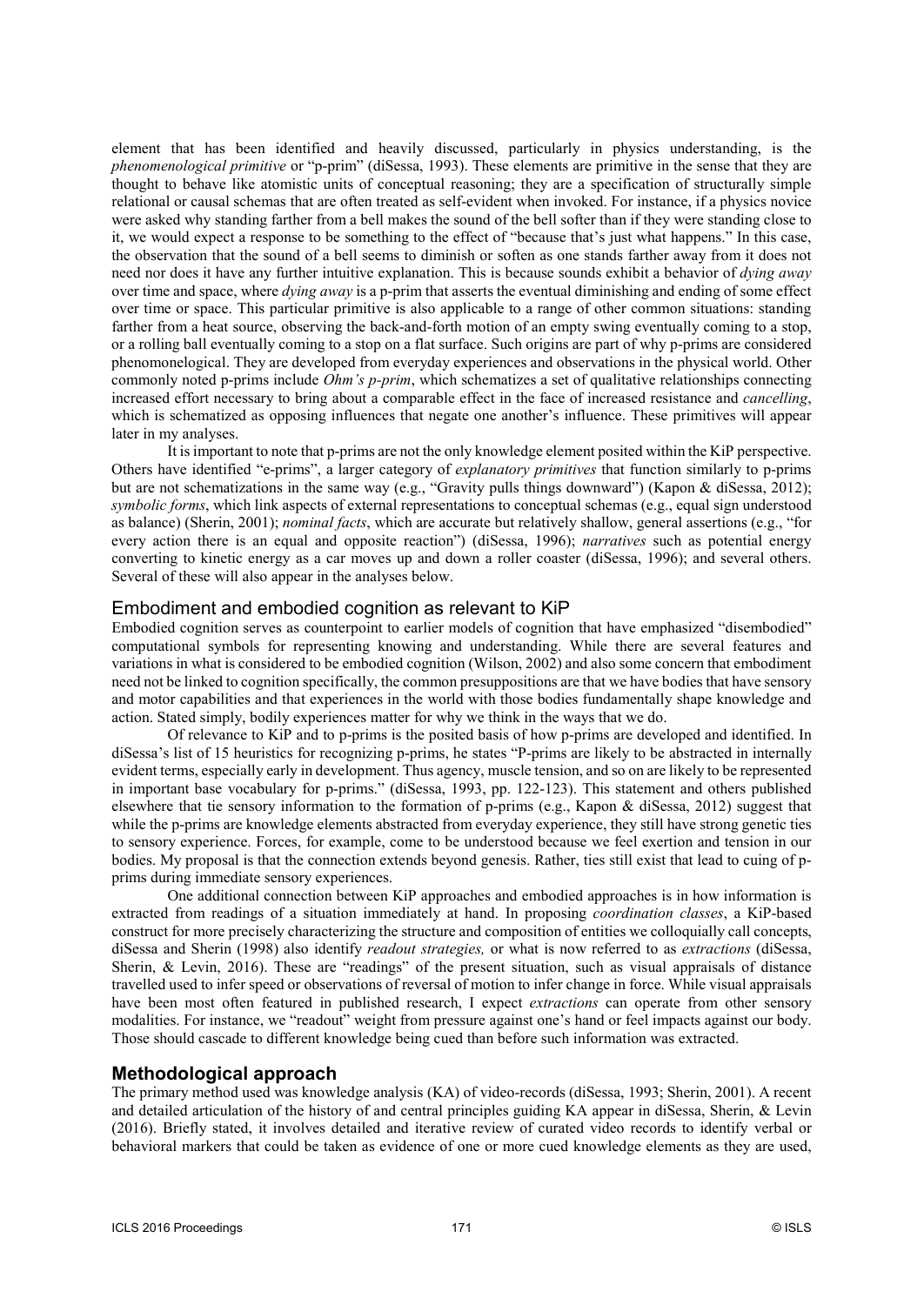with the assumption of dynamic on-line reasoning is being recorded and that reasoning can be modeled. It bears resemblance to microgenetic analysis (e.g., Siegler & Crowley, 1991), but emphasizes articulation of specific knowledge elements and the relations between them.

### Data collection

For this study, 11 high school students (all in their junior or penultimate year of secondary education) who had already completed a year of high school physics participated. These students largely came from one public high school in the US that had an explicit STEM focus and a statewide reputation for excellence in STEM performance and STEM extracurricular activities (e.g., robotics clubs, science fair participation, etc.).

Three interview protocols exploring different physics topics were designed using everyday objects that the students likely had encountered in their lives at some point (i.e., athletic balls, toy trains, and a bicycle). The overarching interview structure was for students to predict and explain an object's motion, to enact and experience that motion, and finally to immediately explain why those motions appeared the ways that they did. Interviews were done after school at a university campus. All interviews were videorecorded and lasted between 30 and 60 minutes each. There was some participant attrition over time. In total, 24 interviews were collected. The two interview protocols relevant to the cases in this paper are summarized below.

### Interview 1: Projectile motion with athletic balls

For this interview, the students met with the interviewer in a university gymnasium that was used for a variety of indoor sports (such as basketball, volleyball, and badminton). As such, there were a large number of lines painted on the ground, which were used as reference points in conversations later. Several athletic balls were provided and visible to the student. The task for the student was to explain what forces would be involved when each of the balls were thrown underhand "as hard and as far" as the student could throw them across the gymnasium. The three athletic balls most relevant to the case below and the order in which they were presented include: baseball (diameter = 2.9 in, weight = 143 g), tennis ball (diameter = 2.6 in, weight = 57 g), and a yellow foam ball (diameter  $= 2.9$  in, weight  $= 47$  g).

### Interview 2: Collisions with a toy train

The second interview involved multiple collision situations for a toy train that was released from the top of a wooden track (Figure 1). Two are most relevant for the case below. For one, a brick was placed in the middle of the track and the interviewer asked what would happen when the train was released and what forces would be involved, with a specific focus on the moment that the train and the brick were interacting with one another. For the other, they were asked to imagine their flat hand was placed with the palm facing the train and to explain what would happen and why when the hand and train interacted. After these were discussed as predictions with explanations, the activities were all enacted with the train being actually released.



Figure 1. The toy train track used in Interview 2 with a brick (left) and with a hand (right) placed on it.

### Analysis

Interview records were all transcribed and iteratively reviewed. While "coding and counting" is not a standard expectation of KA work, all interviews were coded in terms of p-prims and selected other knowledge elements comparable in approach to those documented in Sherin, Krakowski, & Lee (2012). The purpose of this coding was not to generate frequency counts (as frequency can be affected by follow-up questions and student speaking style) but rather to serve as annotation for identifying when knowledge elements were cued, to mark linguistic indicators that served as evidence for inferring particular knowledge elements, and to aid in case selection.

# **Results**

### Case 1: Discussing how three balls would differ when thrown

The first case involves Carina (a pseudonym), a Latina student at the STEM high school who reported doing "fine" in physics class, although it was not her favorite subject. For this case, I focus on her discussion of forces involved in the motion of the three aforementioned athletic balls. The argument I make is that both her tactile and sensory experience with the balls led her to shift in how she was reasoning about force.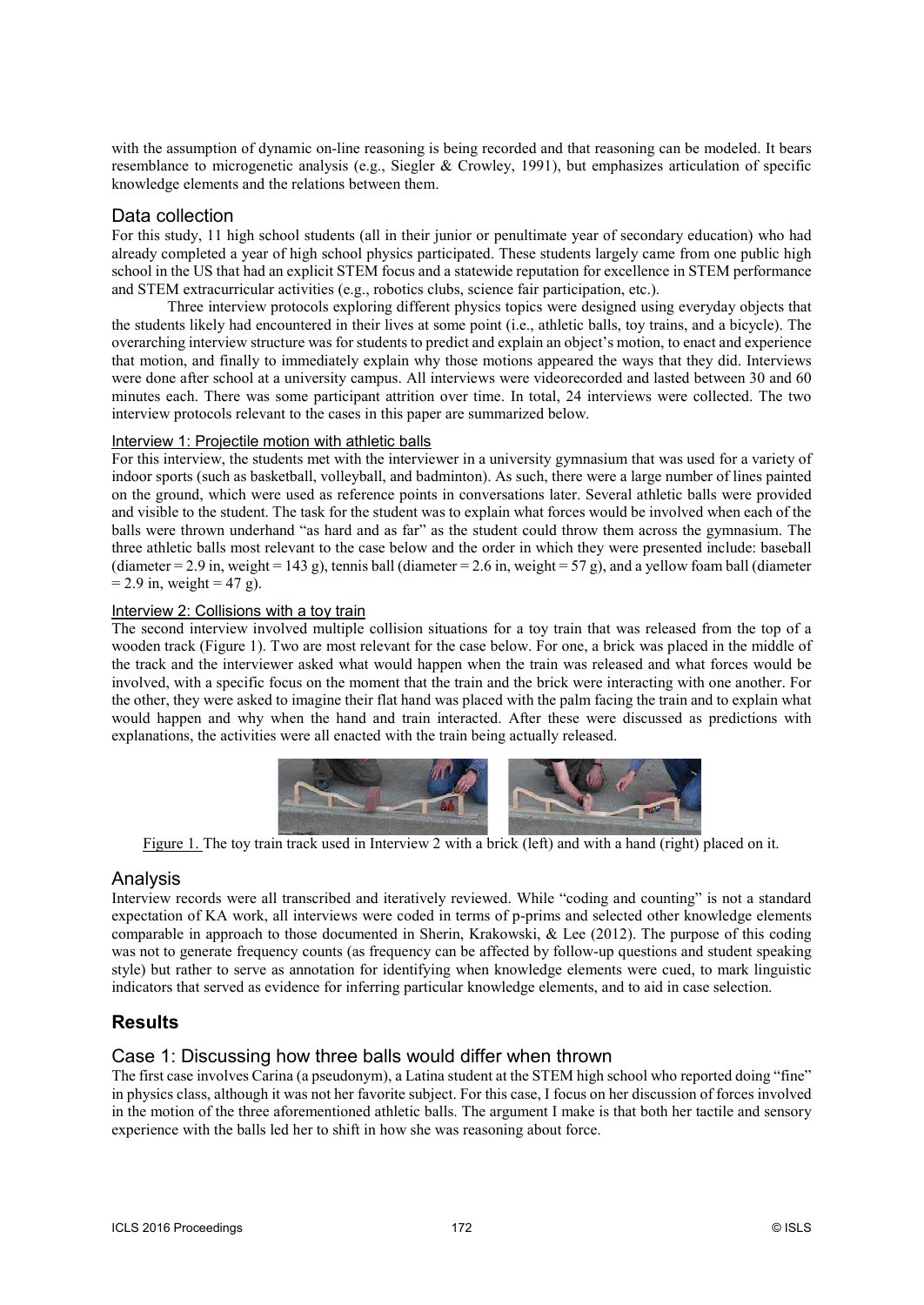#### Before throwing the balls

To begin, Carina was asked about the forces involved in producing the baseball's expected parabolic motion. When given the baseball to hold and asked about the motion that would come from throwing it, Carina immediately talked about a *potential and kinetic energy conversion narrative*. Following an initial discussion of potential and kinetic energy, the interviewer asked Carina about force and to focus on what is happening as the baseball is ascending. (Pauses are marked in parentheses, gestures are described in square brackets.)

- C: It's cause, it's losing force because it's going up [motions hand upward] and not just going down [motions hand downward], cause when it goes down it gets more force because gravity is pulling on it [grasps at the air and pulls downward], but as it goes up [motions hand upward] things are like, it's losing force because things are trying to pull it back down [makes a grasping shape with hand and pulls it downward].
- Int: What is pulling it back down?
- C: Like gravity and, like things are making it stop, like the air [extends arm and makes a pulling motion with her hand toward her body] kind of like makes it draft, have a draft so it is slowing it down [places hands near each other and extends arms outward].

In this excerpt, Carina articulates several different ideas. Many features of her emergent explanation are correct. Carina is aware that gravity is involved in causing a decrease in the upward movement, although she is describing force as being something akin to an impetus that is facing resistance. As far as a p-prim activation goes, it appears that because "things are trying to pull it [the ball] down", *overcoming* is a fine candidate as gravity has some agency and is causing the upward force to decrease and gravity eventually brings the ball down. Other p-prims that could be implicated include *force as a mover,* which would explain why upward movement is expected to be associated with a force (even though the only force being applied is gravity). She also notes how "air kind of like makes it draft" and the draft "is slowing it down". This is one of the first mentions of air and some form of resistance that it creates, potentially pointing toward *Ohm's p-prim*, *overcoming,* and related p-prims.

Following this, the interviewer handed Carina the tennis ball so that she held the tennis ball in one hand and the baseball in the other. She was asked which, if either, would go farther when thrown as hard and as far as she could throw them. She responded that the tennis ball would go farther. Her justification for this was as follows:

C: Since it is lighter [raises hand with tennis ball slightly] gravity is pulling down on it less so it can go farther because gravity [makes downward pulling motion with tennis ball] doesn't pull down on it as much because the baseball is heavier.

Carina has ascertained that the tennis ball was lighter and would travel farther. She had honed in on muscle tension (as suggested by her arm movements) to keep the ball upright as an extraction, which she articulated as an inference that the tennis ball was lighter. However, gravity is discussed in terms of producing some resistance on the upward motion of the tennis ball, but by virtue of having extracted lighter weight from holding the tennis ball, she inferred the tennis ball should be less affected. While it may look similar to *Ohm's p-prim* in that she described gravity as giving the same amount of influence, I contend it is a different element that was cued because the lighter ball received less of that influence due to its reduced weight ("gravity is pulling down on it less…"). While not previously named as a p-prim, this qualitative proportionality (Forbus, 1984) of *smaller is less affected* is consistent with being akin to an explanatory primitive. Here, different elements were cued in response based just on extracted weight.

Carina then returned the tennis ball and was handed the yellow ball, which she then held in one hand while holding the baseball in another hand. She squeezed the ball and then held both balls in front of her. When asked which, if any ball, would go farther and why. Carina answered:

- C: The yellow ball, again it's lighter. And (6.0) [holds baseball and yellow ball next to one another]. It is a little smaller than the baseball too.
- Int: Does being smaller help it?
- C: Yeah because it gets- [motions with her hand in front of the yellow ball and pushing fingers in the direction of the ball] air doesn't like press onto it more. Like it gets less drag because it's smaller.

She stated that the yellow ball should go even farther than the tennis ball. While she did not talk about gravity again, her mention of "again it's lighter" suggested that the same justification she offered immediately prior for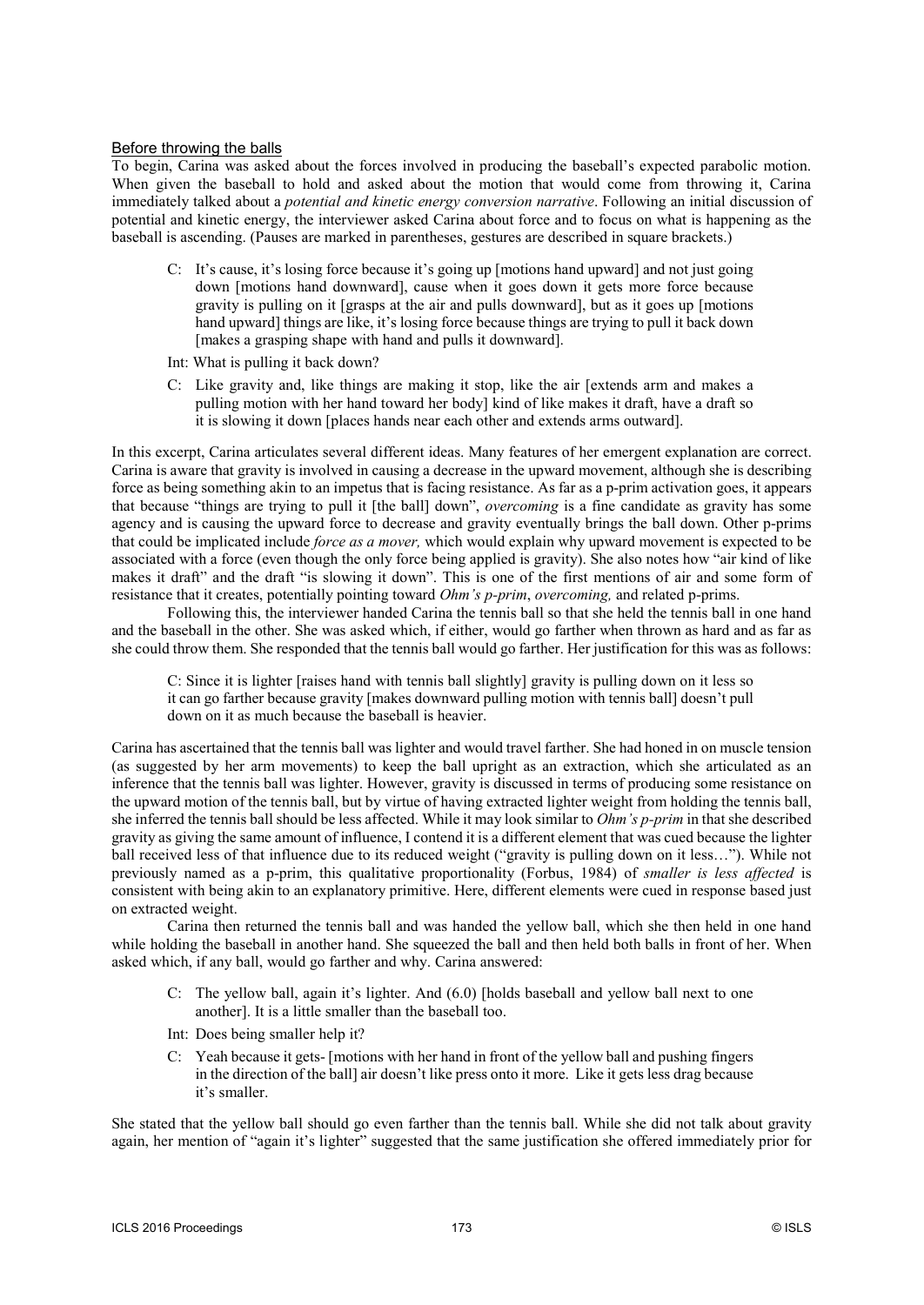the tennis ball should apply. Gravity would not push the yellow ball down as quickly because *smaller is less affected* (applied to weight). However, she held the two balls together and extracted size information based on visual appraisal, also concluding that the yellow ball is visually smaller. When asked if that helped, air is revisited as resistance. Again, it resists what appears to be forward motion based on her gestures, and again involves the *small is less affected* primitive, applied to size. Here, extraction of more information, namely apparent size, led to a slightly different articulation of what behavior was predicted. In total, simply by being given different objects to hold and examine, Carina exhibited some changes in what primitives were cued. This becomes more pronounced and changed more abruptly after throwing the balls.

#### After throwing the balls

Prior to each throw, Carina was reminded to throw every ball as hard and as far as possible each time she used a new ball. The baseball did not go as far as the tennis ball. The interviewer asked what had happened and why.

C: The baseball didn't go as far because it was heavier than the tennis ball [pulls downward with both hands] so gravity was pulling down on it more to make it fall to the ground sooner [continues to pull downwards with hand]. And, um, the tennis ball is also-is also smaller so it has less of an air drag than the baseball.

In this explanation, much of what Carina said was consistent with what she had said earlier in her explanations for the three balls above. Gravity was pulling the tennis ball down less than the baseball because *smaller is less affected* (applied to weight) by gravity's pull. She also added that the size, which she had not extracted before but noted this time as being salient, was different in that the tennis ball was smaller. Therefore, *smaller is less affected* was applied to size, which would be less affected by air drag. Given less resistance from both air and gravity, it was sensible for her to conclude why the tennis ball went farther. She then threw the yellow foam ball, which did not land as far as the other balls. When asked about what happened, she replied as follows.

C: Well, since it was lighter – um, the, it wasn't pushing on the air as much as the tennis ball and baseball. Also, um (4.4) well, that is like the major difference. (2.1) The tennis ball (3.0) I can't really think of it now that they're out of my hands, but um, (3.5) the yellow ball went shorter because …it had more air [opens and closes hands] it couldn't go through the air as easy as the tennis ball and the baseball because it was lighter than them [brings hands together] and it caused more of an air drag and it fell to the ground sooner [pulls hand downward] because it couldn't push [makes swiping motion with hand] through the air as easier.

Of note is her explicit statement, "I can't really think of it now that they're out of my hands," indicating that the immediate sensory information mattered to her. Moreover, in trying to reason through it, Carina had extracted a weight difference. Size was no longer a high priority extraction, and she said the lighter weight made it less able to move through air. This conflicts with what she had said for the tennis ball just prior and for the yellow ball before any throwing. After throwing, *Ohm's p-prim* was cued to explain the reduced distance. In this moment, the sensations she experienced handling and throwing the yellow ball, combined with it landing behind the other balls, led to a shift in what information was extracted and what p-prim was cued to explain the motion. Before the throw, the yellow ball should be less affected because it was lighter. After, the yellow could do less to affect things because it was lighter.

### Case 2: Discussing differences in toy train collisions with a brick or a hand

Another student from Carina's school, Isaac, was noted by his peers as an exceptionally strong physics student and science student generally. This case examines how this student responded to questions in interview 2, involving the toy train and collisions with a brick and with his hand (a difference in direct sensory experience).

#### Before releasing the train

When first shown the brick and asked about what would happen, it was quite evident that *bouncing* was an active p-prim because he explicitly said so: "it [the train] might bounce and stop." Follow up questions were about force and what happened when the train and the brick were interacting with one another at the bottom. (// denotes overlapping speech)

Um, the train is exerting force on the brick. The brick is exerting an equal amount of force. The brick might be (0.8), yeah they are exerting an equal amount of force on each other [shrugs]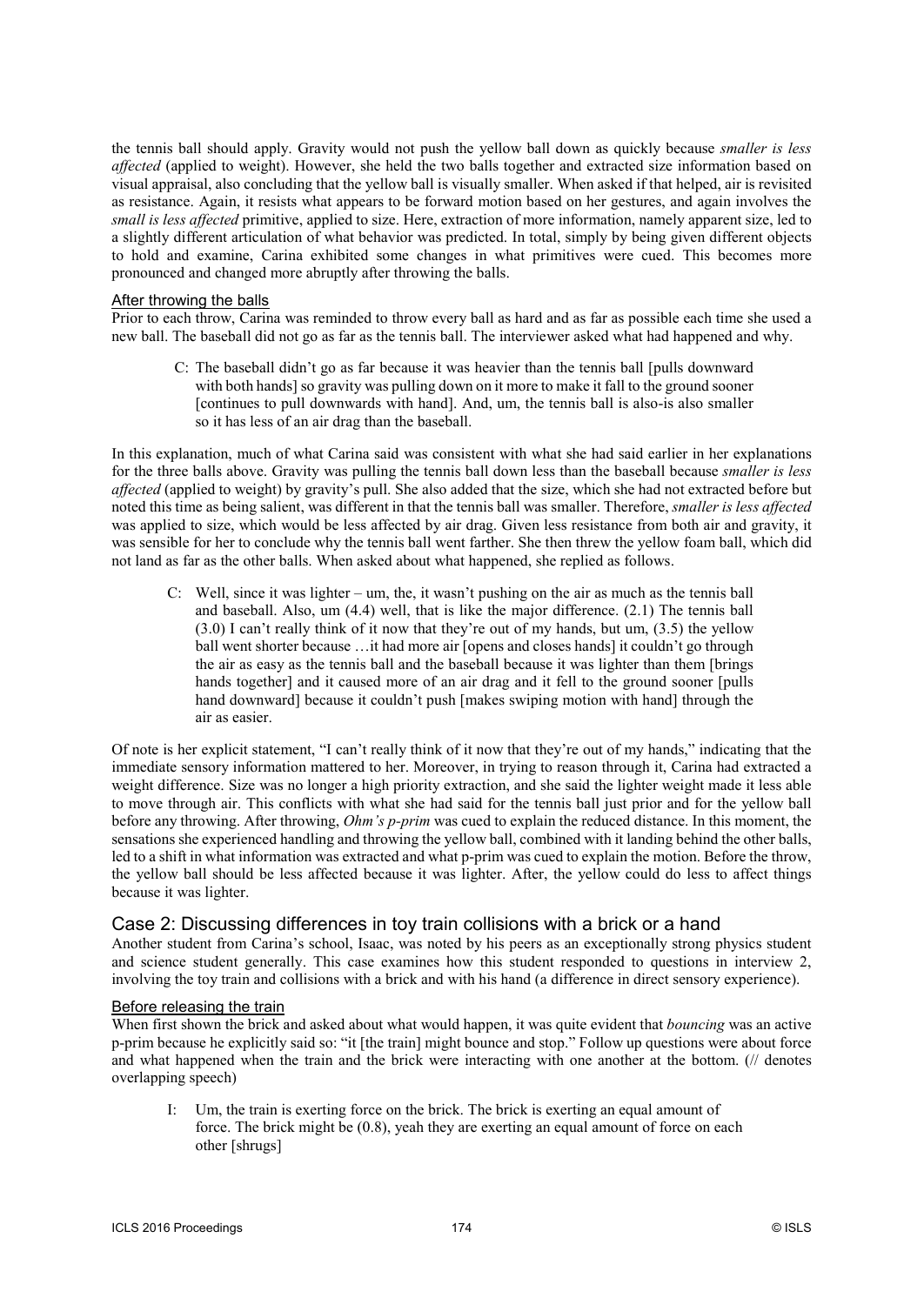- Int: So this is exerting force on the brick [lifts train and hold it near brick] and the brick is exerting a force on the train.
- I: Mm hmm.
- Int: Would that, umm..(1.0) should we expect to see anything happen as a result of that?
- I: The train might bounce back or it might just stop.
- Int: Does one of those seem more likely or less likely to you?
- I: Bouncing back.
- Int: And can you explain how force is involved in making that bouncing back //if it is involved?
- I:  $//Um...(2.0)$  The brick isn't completely firm [makes a fist and brings it in toward his body, then releases and lowers] so it would give way, but, er, the-it's actually probably the wood on the train. The train would give away a bit and spring back to its original posposition exerting whatever force caused it to compress back on the brick [makes fist], pushing the train back [unclenches fist and motions sideways away from brick].

In this transaction, Isaac immediately gave a nominal fact, *equal and opposite reactions,* (diSessa, 1996) consistent with what is frequently said in physics classes in relation to two objects coming in contact with one another. However, when Isaac was pressed about what he thought was a more likely outcome from those two forces, *bouncing* seemed to have a slightly higher activation. Part of the *bouncing* mechanism was unpacked as involving *springiness,* a p-prim involving an object compressing and then returning to its original shape. This was assigned to the wooden train through a perceptual extraction and comparison of firmness between brick and wood. Implicit in Isaac's responses are also the e-prim that *gravity pulls things downward* (Kapon & diSessa, 2012) and also a p-prim for *guiding* that created an expectation of the train staying on track. As will be discussed later, *guiding* was violated when the motion is enacted and the train falls off the track.

For the situation involving predicting what would happen with a hand being placed where the brick was, Isaac had a different expectation even though he invoked the *potential and kinetic energy conversion narrative* and *equal and opposite reactions* nominal fact again.

I: The train would slide down the track, hit my hand. The train would transfer all of its kinetic energy into my hand [opens hand and jerks it quickly away from the train]. The train would stop, my hand probably wouldn't move [lifts open hand, glances at it, and returns it to lap] because the train isn't very big.

Int: Okay. Um-and then what's going on with force when the train and your hand [points two open and separated hands toward the center] are interacting with one another?

I: The train is exerting a force on my hand [extends open hand on lap], my hand is exerting an equal amount of force on the train [jerks open hand forward], which is what causes it to stop.

Starting with the "hand probably wouldn't move because the train isn't very big" implies extractions and comparisons of size of colliding objects and potentially some cuing of *overcoming* or *Ohm's* as a p-prim where the train cannot overcome the size and entailed resistance of his hand. When asked to talk about force specifically, his expectation was for the train to stop – a different expected outcome than what would happen with the brick. The *equal and opposite reactions* nominal fact led to cuing of two forces that *cancel* one another, thus leading the train to stop.

#### After releasing the train

What happened after the train was released and collided with the brick and the hand was that the behaviors of the train after collisions were quite different from what he had expected. With the brick collision, the train toppled over. Isaac gave the following explanation for what happened.

- Ok. It run [sic] down the track collecting kinetic energy and then it hit the brick, um, putting all its kinetic energy into the brick. The brick didn't move, um, and the train stopped moving and fell sideways.
- Int: Okay, um, so what was happening in terms of force at the bottom right when they're in contact? [releases train from top again, it collides with the brick and falls again]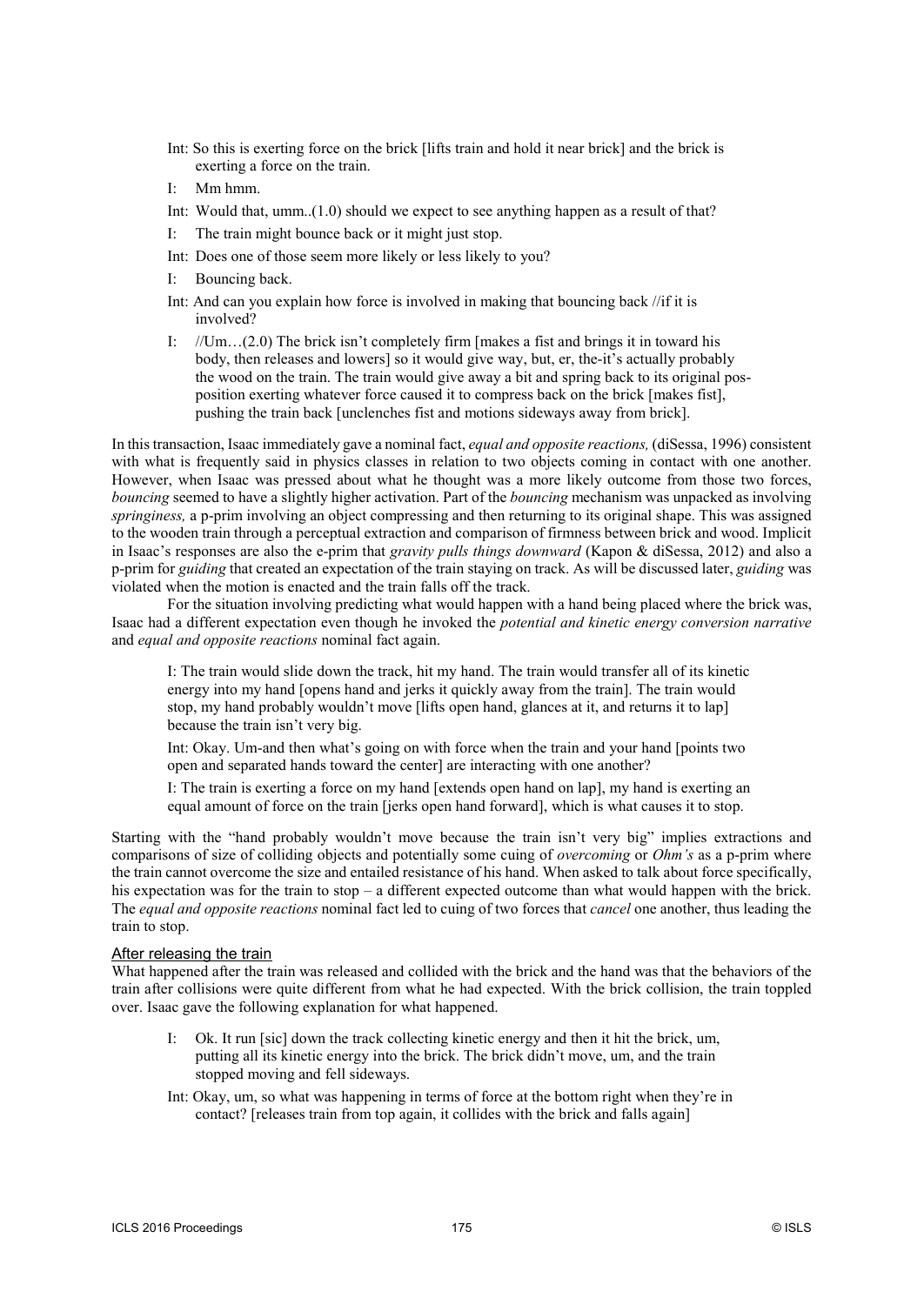I: The train is exerting a force on the brick, the brick is exerting an equal amount of force on the train, um, and I guess the reason it fell off is because the train was still trying to exert and go forward but it couldn't go forward so it went sideways.

Following the *energy transformation* narrative, Isaac observed that the brick had no obvious movement, but he noted that the train had fallen over. When asked about the involvement of force, Isaac again gave the nominal fact of *equal and opposite reactions*. Expectations set by the unarticulated *guiding* p-prim were violated since the train was no longer on its track. Surprisingly, even though he had talked about equal amounts of force, he attributed some agency to the train as "still trying to exert and go forward", suggesting that there was some sort of *deflection* – something that reroutes a moving object following contact – that had taken place. This is different from his earlier explanation in terms of *bouncing* and *springiness*. Ultimately, the unanticipated event led him to activate a new set of primitives to explain the deviation, suggesting that while he still cued the nominal fact of *equal and opposite reactions*, a different set of elements were brought to bear. Similar shifts took place when the hand replaced the brick. When the train collided with his hand, it stayed on the track and rolled backward a few centimeters before stopping.

- I: The train came down the track collecting kinetic energy. When it hit my hand it transferred that force into my hand. My hand exerted an equal amount of force back. I guess my hand compressed or transferred some of that energy back into the train causing it to slide backwards. My hand, I felt the impact, I shifted back a little bit. Not very much.
- Int: Your hand shifted back?
- I: Yeah, or I felt it trying to shift it back. I was trying not to move my hand so it didn't move. The force from the train exerted force on my hand and my hand tried to respond and move in the direction the force was going.
- Int: Ok. Can you feel the force from your hand pushing back the train? Is that something that-
- I: Yeah. I can feel my hand pushing back.
- Int: Like-how?
- I: You just kind of feel the impact and the compression I guess. It is just something that is there.
- Int: Ok. And that is just in the palm of your hand?
- I: Yeah I feel something bouncing off of my hand.

*Equal and opposite reactions* was cued yet again, although he seemed to be exploring two possibilities. The first was that his hand had compressed, suggesting cuing of *springiness*. Note that he had not previously talked about nor explicitly registered *springiness* as being related to his hand before. He also considered that the energy *transferred* back to the train from his hand, where his hand was some sort of conduit ("transferred some of that energy back"). Isaac also offered a description of feeling his hand "trying to shift" and how his hand "tried to respond." In follow up questioning, he struggled to articulate what "pushing" felt like beyond the "impact and the compression." However, thinking about those sensations seemed to favor greater cuing of *springiness* and potentially also *bouncing*. In sum, when he physically experienced the collision and reflected on what he had felt, along with the observed reverse motion of the train, Isaac cued a new set of primitives to think through the situation than when he had been simply predicting the motion before. Before the hand collision, he expected *cancelling*. After the hand collision, he thought in terms of *bouncing*.

### **Discussion**

Through these two cases, of which others also exist in the larger interview corpus, I have sought to demonstrate that for students who have already had formal exposure to physics, the knowledge that is cued can shift depending on what is physically experienced and enacted. In some respects, changes in knowledge activation and cuing are to be expected for relative novices in physics learning according to a KiP perspective. However, this paper has been a deliberate and newly focused inquiry into some of the dynamics of how immediate embodied experience and sensory extraction can shift what knowledge is cued.

While there is much more to do in the future to understand the broad range of knowledge dynamics involved, we can begin to speculate on the importance of such findings. As much research has shown, students can perform well in formal instruction and assessment tasks but struggle with intuitive reasoning that involves hypothetical and everyday situations. That happened here. If engagements with everyday situations are where and how the basic elements of our physical intuitions develop, it makes sense for us to understand how formally taught